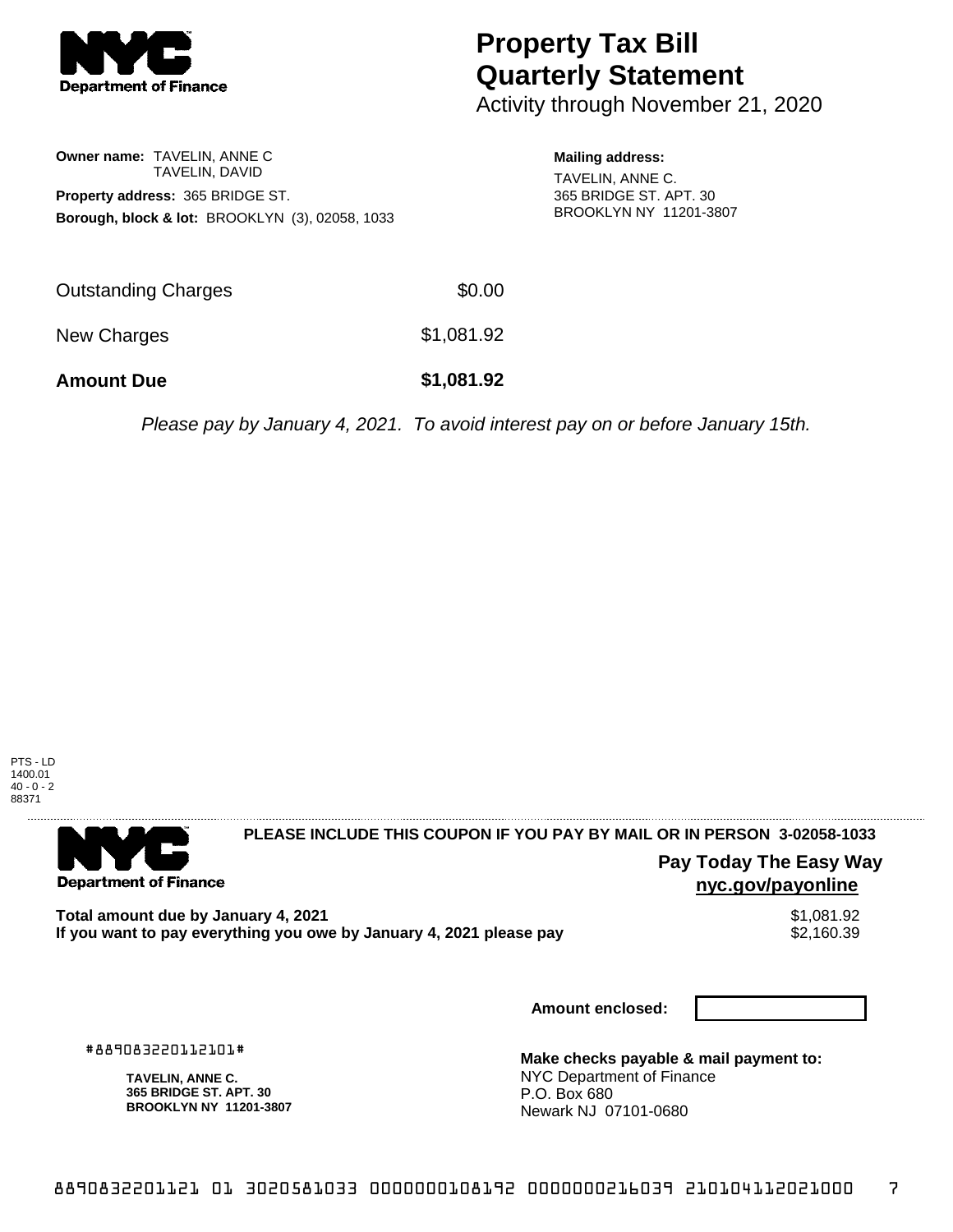

| <b>Previous Charges</b>                                             |                      |                 | Amount                  |
|---------------------------------------------------------------------|----------------------|-----------------|-------------------------|
| Total previous charges including interest and payments              |                      |                 | \$0.00                  |
| <b>Current Charges</b>                                              | <b>Activity Date</b> | <b>Due Date</b> | Amount                  |
| Finance-Property Tax<br><b>Adopted Tax Rate</b>                     |                      | 01/01/2021      | \$1,050.65<br>$$-41.90$ |
| Metrotech BID- Chg                                                  |                      | 01/01/2021      | \$73.17                 |
| <b>Total current charges</b>                                        |                      |                 | \$1,081.92              |
| <b>Tax Year Charges Remaining</b>                                   | <b>Activity Date</b> | Due Date        | Amount                  |
| Finance-Property Tax<br><b>Adopted Tax Rate</b>                     |                      | 04/01/2021      | \$1,050.65<br>$$-41.90$ |
| Metrotech BID- Chg                                                  |                      | 04/01/2021      | \$73.15                 |
| Total tax year charges remaining                                    |                      |                 | \$1,081.90              |
| If you want to pay everything you owe by January 4, 2021 please pay |                      |                 | \$2,160.39              |
| If you pay everything you owe by January 4, 2021, you would save:   |                      |                 | \$3.43                  |

### **Home banking payment instructions:**

- 1. **Log** into your bank or online bill pay website.
- 2. **Add** the new payee: NYC DOF Property Tax. Enter your account number, which is your boro, block and lot, as it appears here: 3-02058-1033 . You may also need to enter the address for the Department of Finance. The address is P.O. Box 680, Newark NJ 07101-0680.
- 3. **Schedule** your online payment using your checking or savings account.

#### **Did Your Mailing Address Change?** If so, please visit us at **nyc.gov/changemailingaddress** or call **311.**

When you provide a check as payment, you authorize us either to use information from your check to make a one-time electronic fund transfer from your account or to process the payment as a check transaction.